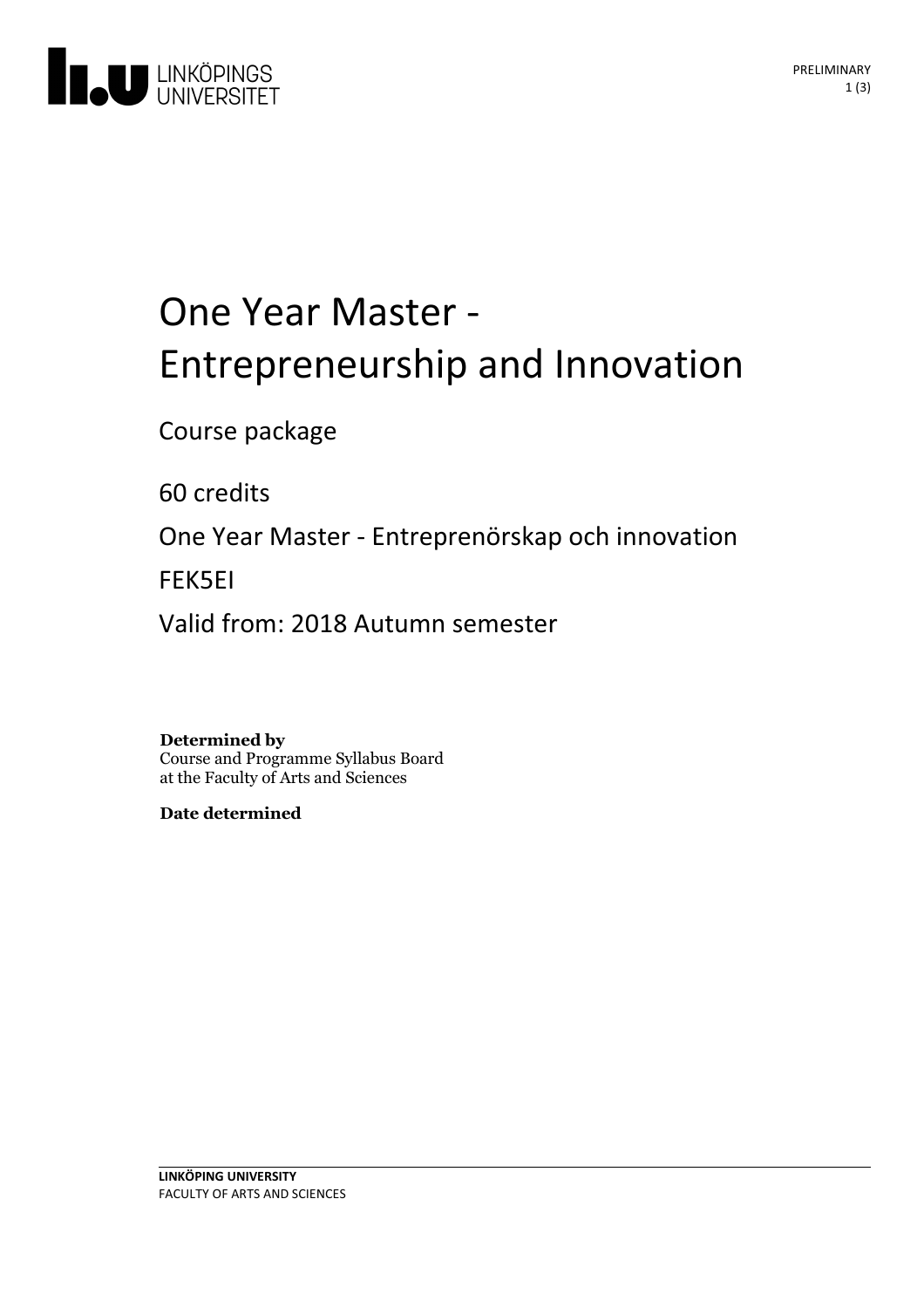## Main field of study

Business Administration

Course level

Second cycle

#### Advancement level

A1N

#### Entry requirements

- Bachelor's degree equivalent to a Swedish Kandidatexamen in in Business Administration
- English corresponding to the level of English in Swedish upper secondary education (Engelska 6)
- Swedish corresponding to the level of Swedish in Swedish upper secondary education (Svenska 3)

### Examination

If the LiU coordinator for students with disabilities has granted a student the right to an adapted examination for a written examination in an examination hall, the student has the right to it. If the coordinator has instead recommended for the student an adapted examination or alternative form of examination, the examiner may grant this if the examiner assesses that it is possible, based on consideration

Students failing an exam covering either the entire course or part of the course twice are entitled to have <sup>a</sup> new examiner appointed for the reexamination. Students who have passed an examination may not retake it in order to

improve their grades.

## Grades

Three-grade scale, U, G, VG

#### Other information

Planning and implementation of a course must take its starting point in the wording of the syllabus. The course evaluation included in each course must therefore take up the question how well the course agrees with the syllabus. The course is carried outin such <sup>a</sup> way that both men´s and women´s

experience and knowledge is made visible and developed.